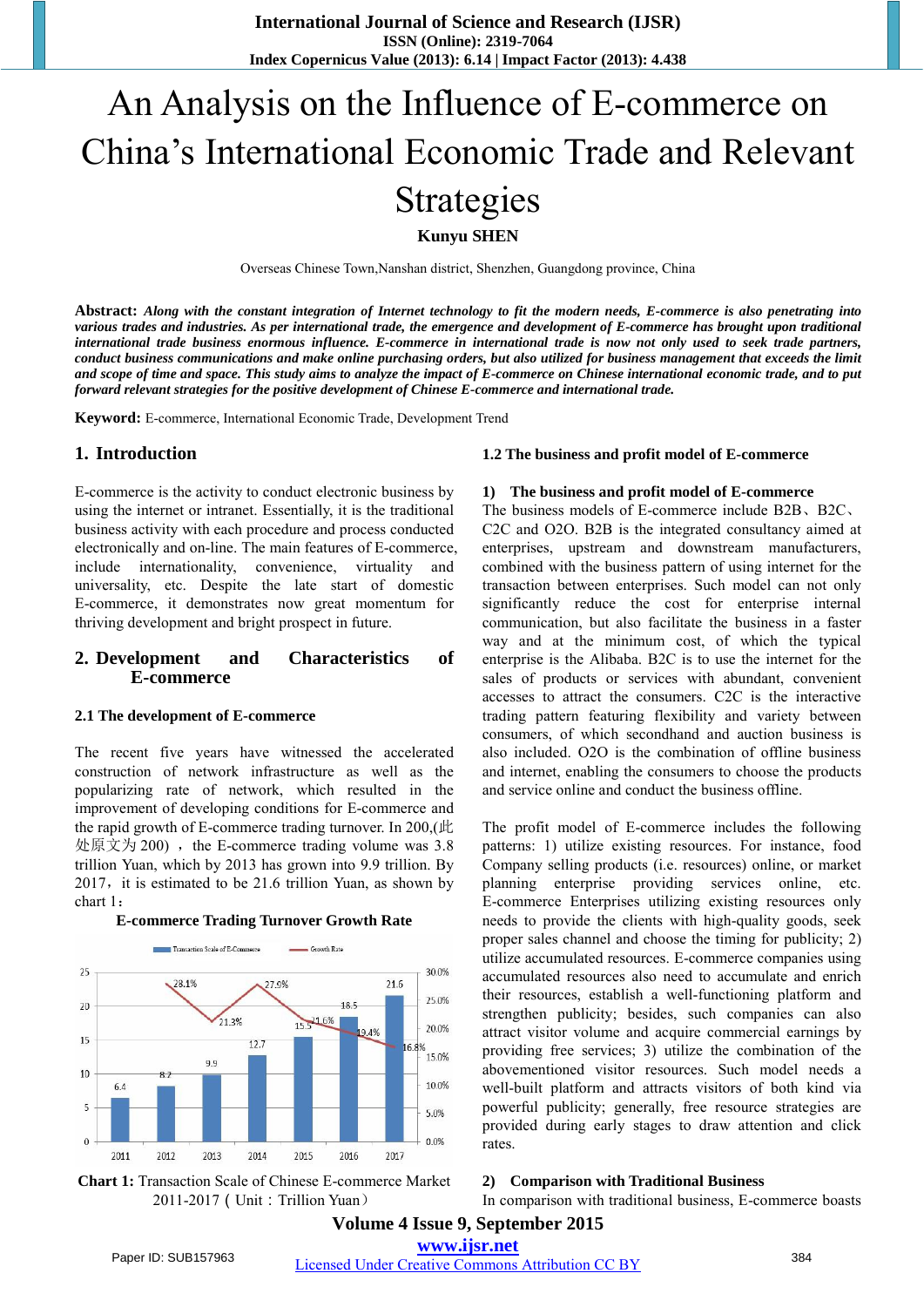great advantages in exceeding the limit of time and space, as well as saving operation cost, intermediate Linksys, expanding sales channel, convenient management and enhancing competitiveness and so on. The disadvantages, on the other hand, exist in the limitation of merchandise exhibition, risks in transaction, challenges in logistics distribution and irregular service levels, etc.

## **3. The Impact of E-commerce on International Economic Trade**

#### **3.1 Unifying International Market**

The internet covers over 150 countries across the globe, upon which E-commerce has established unified global virtual transaction market<sup>[1]</sup>. The established of such virtual market exceeds the limitation of time and space, making information about products and services accessible to worldwide consumer, effectively improving the unbalanced information conditions. Merchandises of similar value or quality thus share more fierce competition, enabling the law of value to play a full role in the market. E-commerce, however, also increases the risks in markets, including the risks of willingness and partner, transaction and payment, quality and technology, etc.

#### **3.2 Defining International Division of Labor**

Firstly, the booming of E-commerce facilitates the trend of internationalization among domestic multinational enterprises' production arrangements, enabling enterprises to generate orders and organize production activities via internet<sup>[2]</sup>. Meanwhile, E-commerce also reduces the production cycle and the stress of inventory. Secondly, the growth of E-commerce helps the domestic multinational enterprises to allocate resources around the globe, as well as scientifically arrange the production and maximally reduce the production costs in a more reasonable manner. Finally, E-commerce significantly enhances the technology value of products, optimizes the global industrial structure and drives the international industrial structure to develop into a more advanced level<sup>[3]</sup>.

#### **3.3 Reorganizing Global Trade**

The advancement of E-commerce will further increase the contribution of domestic international trade to the economic development. Firstly, E-commerce will boost the merchandise trade growth by expanding the market scope for foreign trade enterprises, reducing the trade barrier and driving the increase of international trade volume<sup>[4]</sup>. Meanwhile, E-commerce can exceed the limitation of time and space, helping people to conduct wider businesses such as finance, advertising, investment, marketing, technical consultancy, culture and health care, etc. Therefore, conclusion can be drawn that the E-commerce enhances service trade efficiency while decreases the cost and reorganizes the global trade conditions, providing more industries with the option of E-commerce.

#### **3.4 Classifying International Preferences**

E-commerce provides consumers with more choices and varieties. Consumers can enjoy the access to the merchandise information at home with internet anywhere at anytime. With greater variety of merchandise, consumers can freely choose merchandises based on their demands and preferences, and there will be more alternatives among merchandises<sup>[5]</sup>. The internet increases the efficiency of information transition, and the consumption concepts and trends can also spread via the internet all over the world, which in time will result in the similar trend globe-wide. Besides, through E-commerce consumers can instantly communicate with the seller, while the consumers enjoy the initial of business, thus leading the business to pay more attention to the variety, quality, features and improvement of their products. Such consumption trend will in time influence the traditional international trade pattern, classifying international preferences.

## **4. Relevant Strategies in Response of E-commerce Influences**

#### **4.1 Accelerate the Construction of E-commerce Network Infrastructure**

To accelerate investment in infrastructure construction, the first priority is to optimize internet infrastructure for E-commerce, improve the network transition speed, decrease the costs of network operation and enhance the domestic economic and information technology levels. Secondly, it is necessary to improve network hardware and software facilities, reasonably utilize existing resources, establish competition mechanism, break through the barrier and structure of the traditional industry and innovate the current system of charging and market for the solid foundation of E-commerce development. Lastly, the government shall establish regulations and policies to actively guide and encourage the domestic E-commerce oriented businesses, especially physical entities with favorable policies in fund, resources and tax so as to boost the market to build up the integrated logistic distribution system incorporating business, information and logistic distribution.

#### **4.2 Accelerate E-commerce foreign trade market**

To accelerate E-commerce foreign trade market, it is important to strengthen the supervision and guarantee of products quality, build up products quality standard system, nurture and guide the establishment of mature E-commerce business market credit system, driving the E-commerce market into healthier development<sup>[6]</sup>. The government plays an important role in establishment of E-commerce foreign trade market, for competition institutions in industry and commerce management as well as quality supervision shall strictly conduct quality inspection and control and enhance the quality supervision and management procedures.